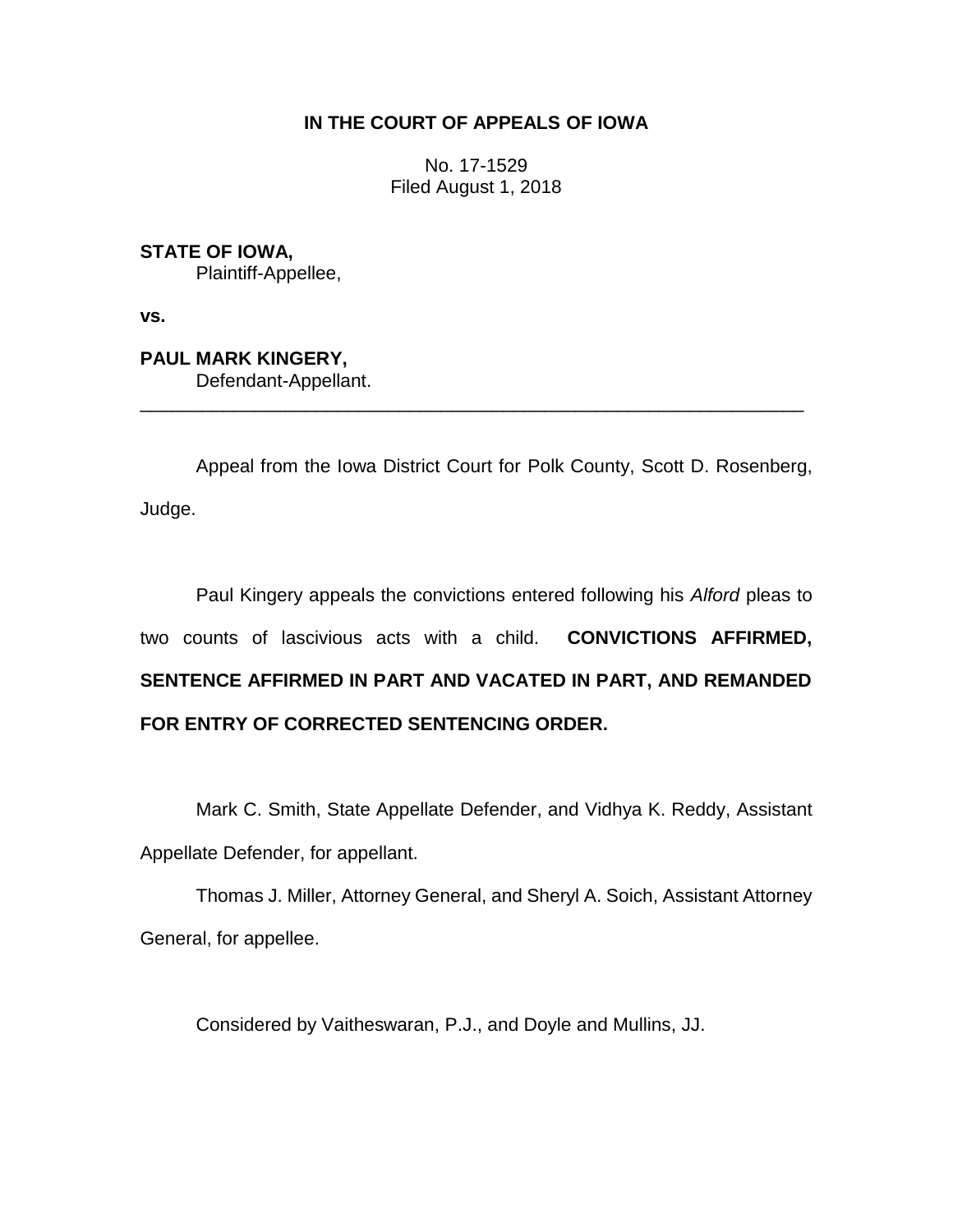### **MULLINS, Judge.**

 $\overline{a}$ 

Paul Kingery appeals the convictions entered following his *Alford*<sup>1</sup> pleas to two counts of lascivious acts with a child.

### **I. Background Facts and Proceedings**

On February 10, 2017, Kingery was charged by trial information with sexual abuse in the second degree, a class "B" felony. The charge was based on acts committed between January 1, 2012 and December 31, 2015, against C.K., a person under the age of twelve.

The parties subsequently reached a plea agreement under which Kingery would enter *Alford* pleas to the amended charges of two counts of lascivious acts with a child, class "C" felonies, in return for the State's agreement to not file any charges relating to a separate complainant and to recommend an indeterminate term of incarceration not to exceed ten years on each count, to run consecutively. The agreement further provided there would be no mandatory minimum term of incarceration and Kingery would be immediately eligible for parole.

At the plea hearing on July 31, 2017, Kingery advised the court he agreed to the terms of the plea agreement, stated his decision to enter *Alford* pleas was a voluntary choice, and acknowledged he would receive a benefit by entering the *Alford* pleas. Kingery acknowledged the minutes of evidence provided strong evidence of actual guilt for the original charge. The court found the minutes

<sup>1</sup> *See North Carolina v. Alford*, 400 U.S. 25, 37 (1970) ("An individual accused of crime may voluntarily, knowingly, and understandingly consent to the imposition of a prison sentence even if he is unwilling or unable to admit his participation in the acts constituting the crime.").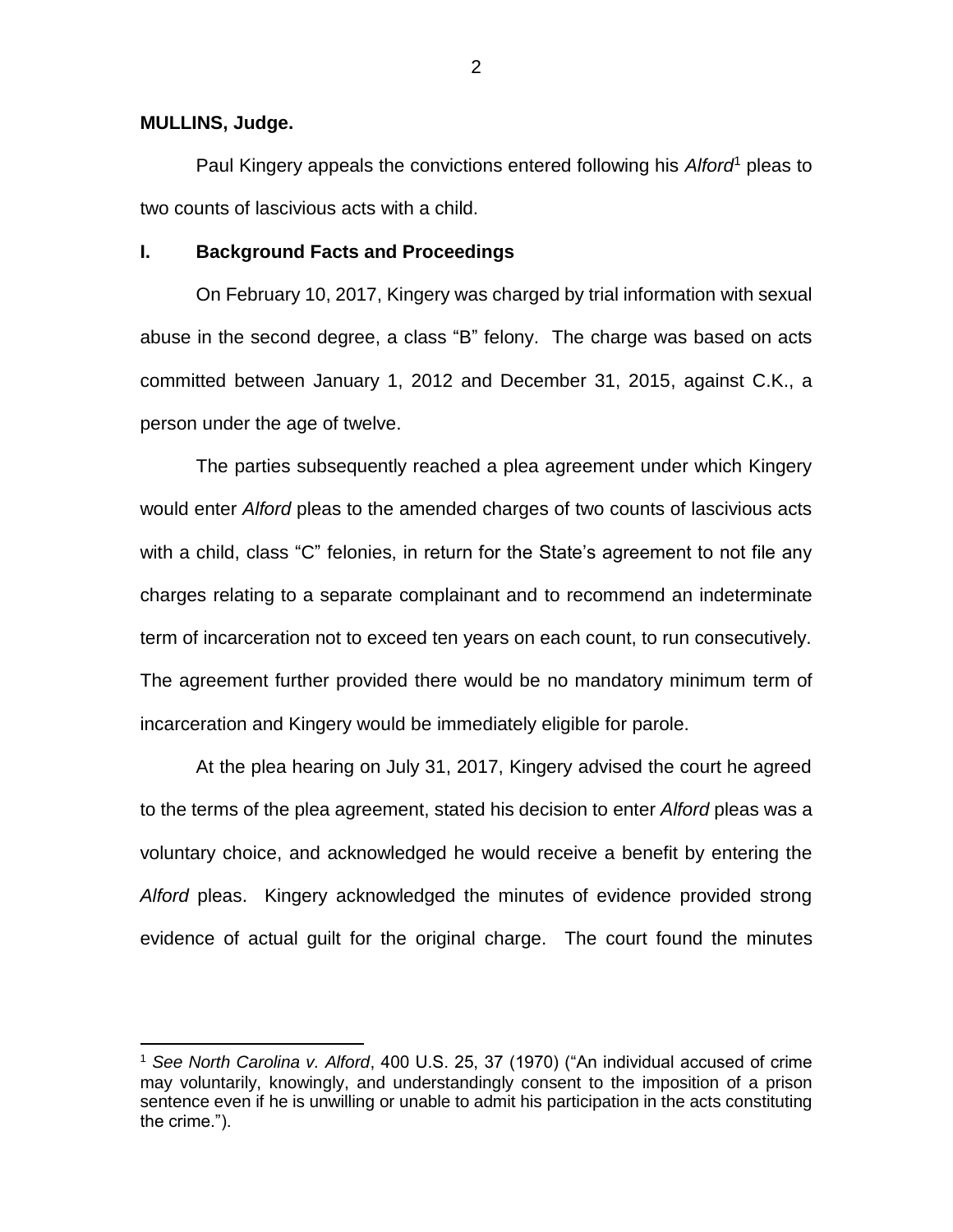provided a sufficient factual basis for both counts of lascivious acts with a child, accepted Kingery's plea, and set the matter for sentencing on September 15.

On September 7, Kingery filed a pro-se document in which he challenged the facts and legal definition of a sex act and asked the court to continue the trial. In his motion, Kingery stated the plea agreement was not in his best interests and asserted he only entered the pleas because of his concerns about C.K. and he did not want to rip the family apart. He also claimed he was not asked for any supporting witnesses by his defense counsel and listed several people who could provide testimony relating to skin care and the type of massages he performs. Kingery included definitions for pubes, genitals, vulva, breasts, arouse, lascivious, lewd, and lustful, without reference to the source of the definitions. The court directed the motion would be considered at the time of sentencing.

At the sentencing hearing on September 15, the court interpreted the letter as a motion for a new trial or motion in arrest of judgment and denied it, finding the plea was made knowingly, intelligently, and voluntarily and the grounds listed in the letter were insufficient to withdraw the plea or grant a new trial. The court then entered judgment and imposed the sentence in accordance with the plea agreement. Kingery appeals.

## **II. Analysis**

### A. Factual Bases

Kingery claims his *Alford* pleas lacked factual bases and the court therefore erred in accepting the pleas. Kingery specifically argues the information contained in the minutes of evidence was insufficient to support a finding of the requisite intent or contact with the requisite bodily location of the offense.

3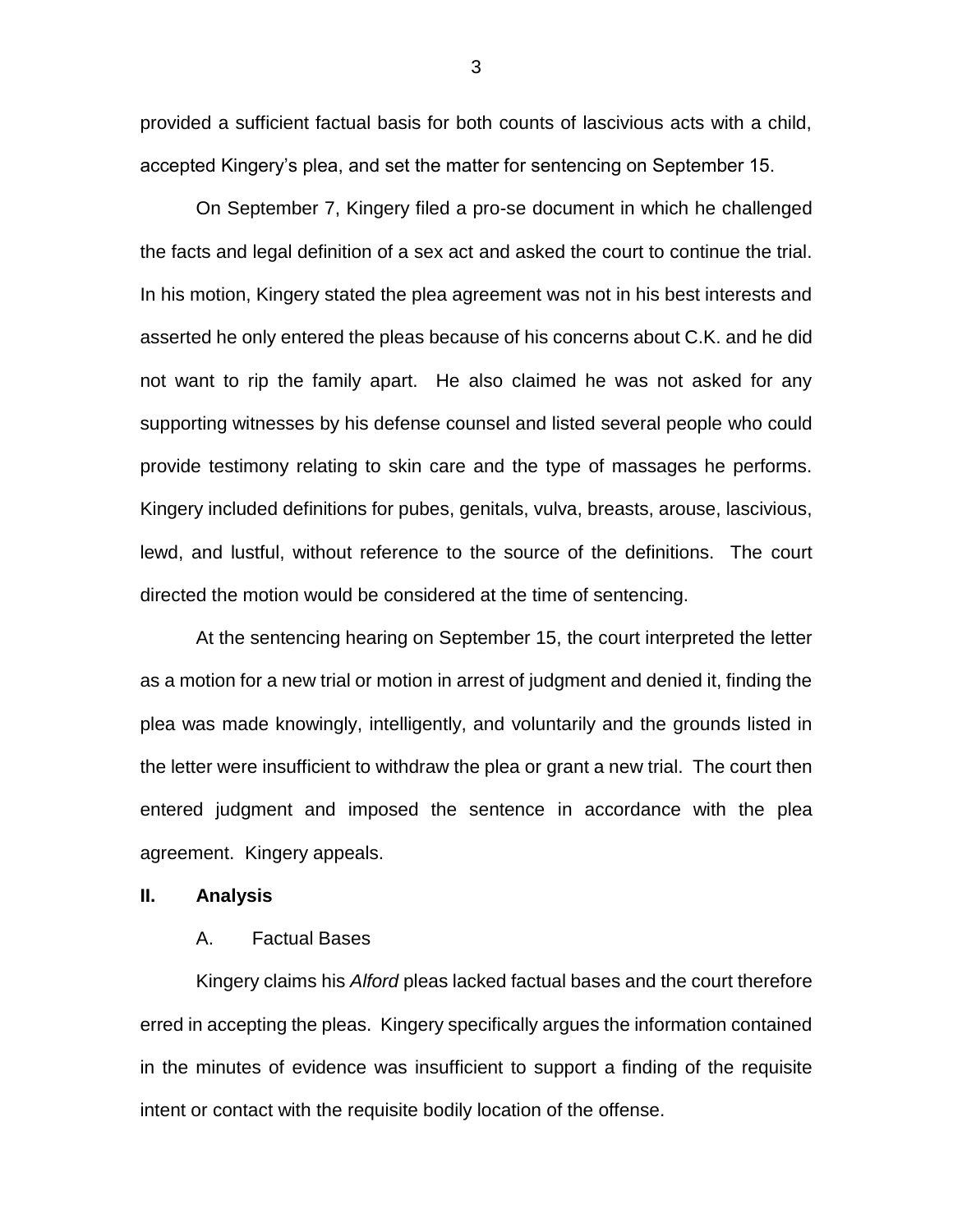In determining whether factual bases support Kingery's pleas, we consider the entire record, as a whole, to determine if the elements of the offenses have been satisfied. *See State v. Ortiz*, 789 N.W.2d 761, 767–68 (Iowa 2010). "A factual basis can be discerned from four sources: (1) inquiry of the defendant, (2) inquiry of the prosecutor, (3) examination of the presentence report, and (4) minutes of evidence." *Id.* at 768. Moreover, "the record does not need to show the totality of the evidence necessary to support a guilty conviction, but it need only demonstrate facts that support the offense." *Id.*

Lascivious acts with a child can be committed in several ways. The alternative most pertinent to the facts present here provides:

1. It is unlawful for any person sixteen years of age or older to perform any of the following acts with a child with or without the child's consent unless married to each other, for the purpose of arousing or satisfying the sexual desires of either of them: a. Fondle or touch the pubes or genitals of a child.

Iowa Code § 709.8(1)(a) (2015). 2

 $\overline{a}$ 

Kingery and his counsel both filed appellate briefs claiming his pleas lacked sufficient factual bases. Appellate counsel challenged the element concerning the fondling of the pubes or genitals of a child, claiming the allegations that Kingery touched the victim's "vaginal area," "genital area," and breasts were insufficient to establish the element. In Kingery's pro-se brief, he also challenges the fondling element, as well as the element requiring that the purpose of the act be to arouse the sexual desires of the actor or the child. He argues he had no sexual motive in

 $2$  As noted, the charges were based on acts committed between January 1, 2012 and December 31, 2015. The statutory prohibition contained in section 709.8(1)(a) was the same throughout this entire timeframe.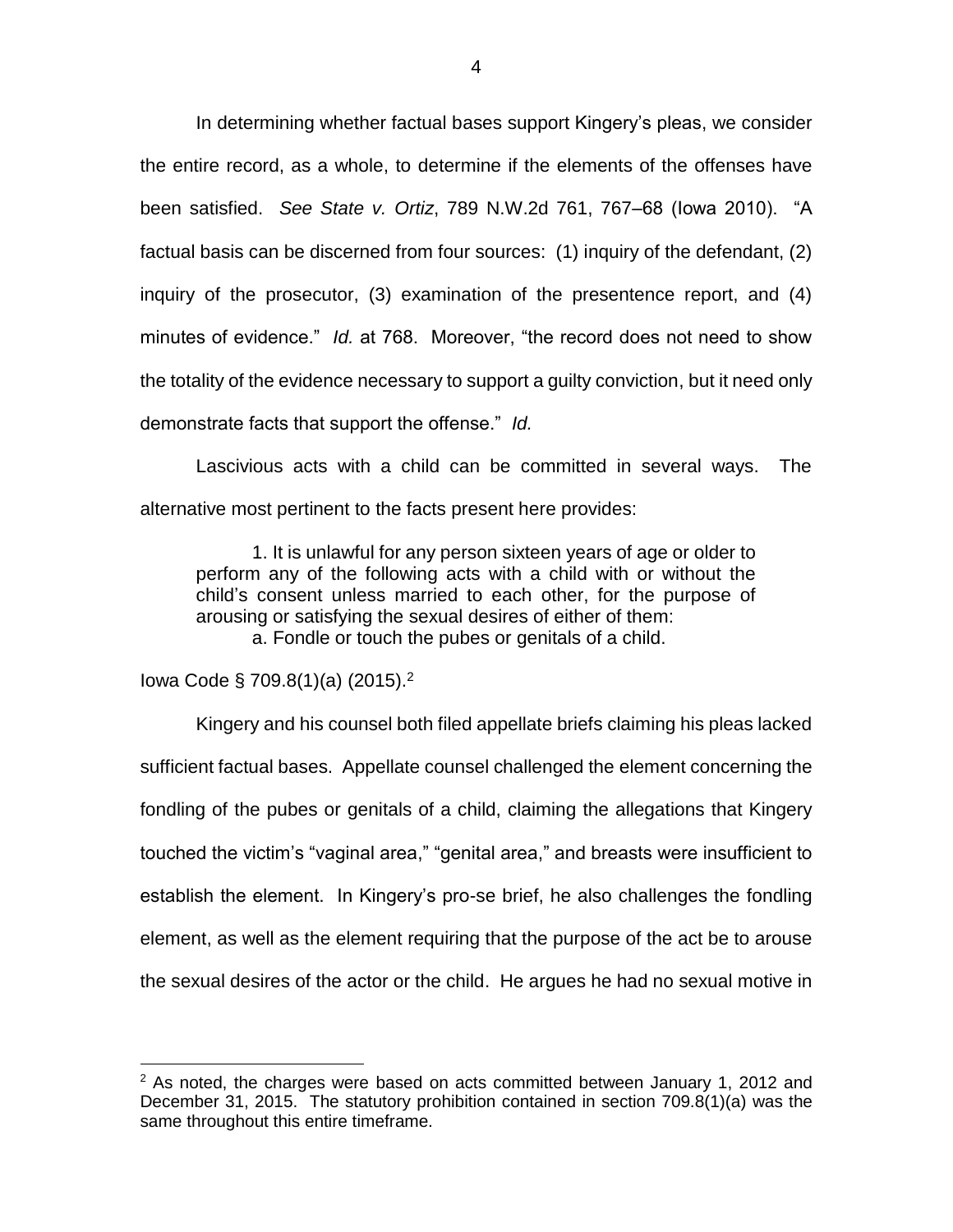providing massages to C.K. and had provided therapeutic massages and reflexology to the feet, back, and hands of other people to alleviate leg cramps and other ailments.

If Kingery's purported motion in arrest of judgment was insufficient to raise the factual bases issues, our review on appeal would be for correction of errors at law. *See State v. Fisher*, 877 N.W.2d 676, 680 (Iowa 2016). If the motion sufficiently raised a challenge to the factual bases for the guilty pleas, then our review would be to determine whether the district court abused its discretion in denying the motion. *See State v. Smith*, 753 N.W.2d 562, 564 (Iowa 2008). An error of law constitutes an abuse of discretion. *Id*. Upon our review of the minutes of evidence and the trial information, we agree the claims of massages to C.K.'s breasts are insufficient as a matter of law to provide factual bases for pleas, as breasts do not fall under the definition of pubes or genitals. *State v. Baldwin*, 291 N.W.2d 337, 340 (Iowa 1980).

However, it "is clear that the term 'genitalia' broadly describes and includes many organs associated with the reproduction apparatus." *State v. Martens*, 569 N.W.2d 482, 486 (Iowa 1997). This includes the vulva, which is the externally visible genital organs of the female, "including . . . [the] vestibule of the vagina, . . . and vaginal orifice." *Id.* (citation omitted). A child can "lack the technical knowledge to accurately describe parts of his or her body." *Id.* at 487 (citation omitted). When a "child has sufficiently communicated to the trier of fact that the touching occurred to a part of the body within the definition of [the statute], the evidence will be sufficient to support a conviction regardless of the unsophisticated language that the child uses." *Id*. We find the minutes of evidence of C.K., thirteen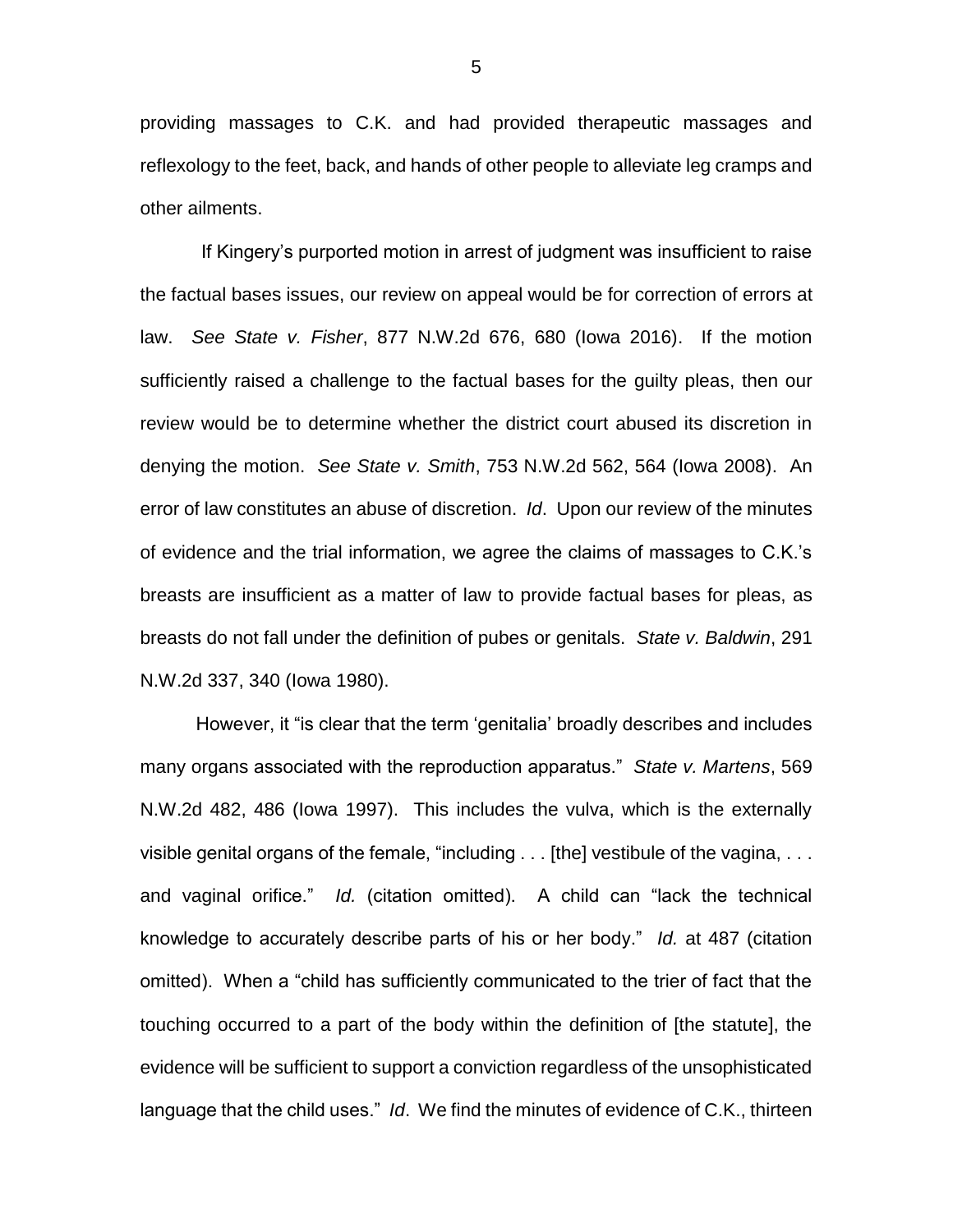at the time the minutes were filed, in which she identified Kingery touched her vaginal area on the skin and massaged the area with lotion, sufficiently communicated Kingery touched her genitalia. This is sufficient to formulate factual bases for the contact element of the offenses.

By the plain language of the statute, "intent is a necessary element of the offense" of lascivious acts with a child. *See State v. Haines*, 259 N.W.2d 806, 811 (Iowa 1977). "The requisite intent to arouse or gratify the sexual desire of any person can be inferred from an accused's conduct, remarks, and all surrounding circumstances." *State v. Jorgensen*, 758 N.W.2d 830, 837 (Iowa 2008).

[R]elevant circumstances include but are not limited to the relationship between the defendant and the victim; whether anyone else was present; the length of the contact; the purposefulness of the contact; whether there was a legitimate, nonsexual purpose for the contact; where and when the contact took place; and the conduct of the defendant and victim before and after the contact.

*State v. Pearson*, 514 N.W.2d 452, 455 (Iowa 1994).

The minutes of evidence clearly state that from January 1, 2012 through December 31, 2015, C.K. would go to her grandmother's house and, while there, Kingery would give her massages on the sofa in the living room. No other adults were in the room at the time of these massages. During the massages, Kingery would begin at C.K.'s feet, move up her leg until he touched her vaginal area on the skin and then massage C.K.'s vaginal area. On other occasions, he would massage her shoulders or back and then move his hands to her breasts. C.K. felt uncomfortable and told Kingery to stop, but he did not. The minutes of evidence indicated Kingery touched and massaged C.K.'s vaginal area, suggesting it was not an accidental touch. He did so at a time when no other adult was in the room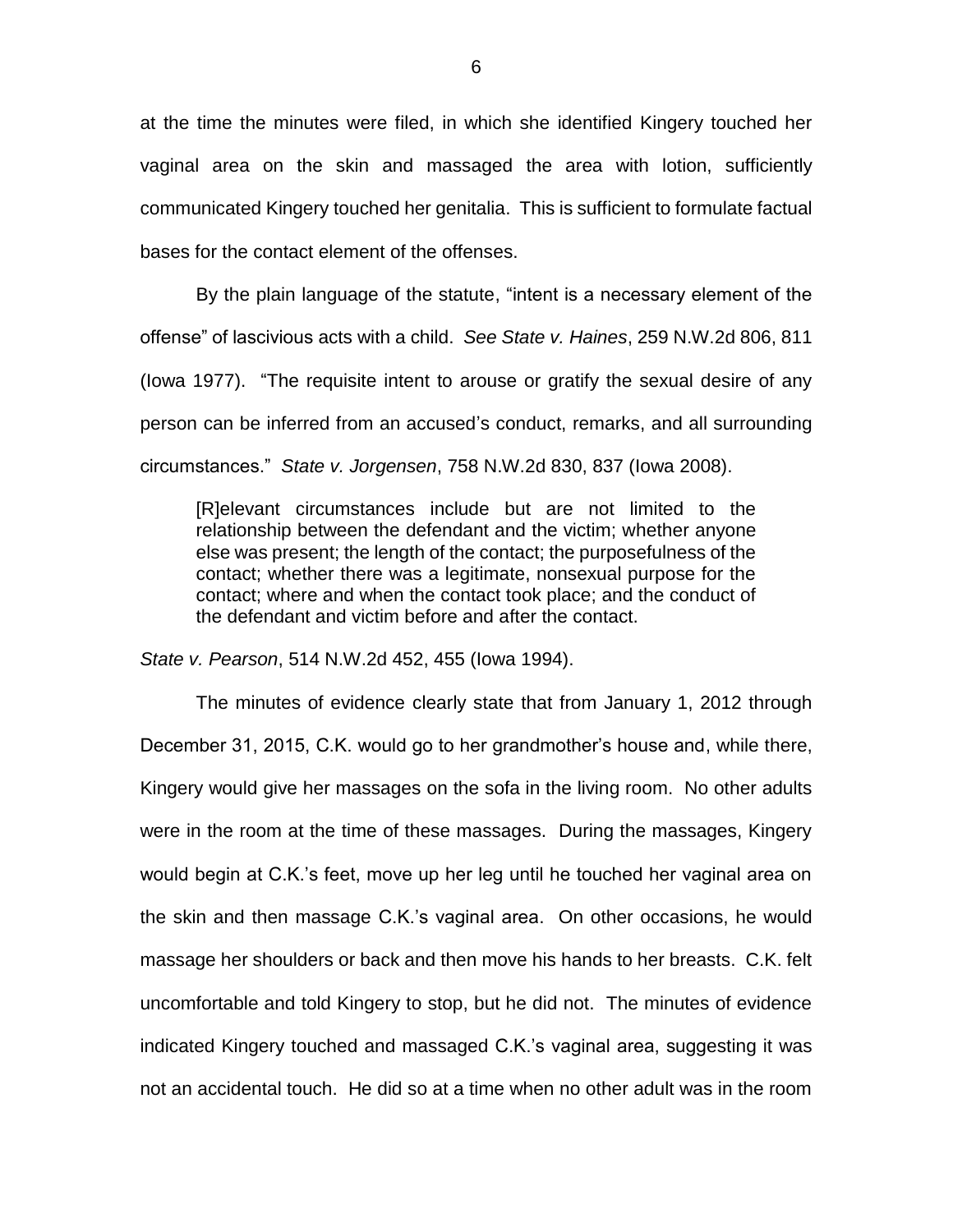and when asked to stop, he did not. No nonsexual purpose is discernible from the record for Kingery to touch or massage C.K.'s vaginal area. We find there is substantial evidence in the record to support a finding that Kingery had the requisite intent to arouse or satisfy the sexual desires of himself or C.K. Therefore, we conclude facts support the offenses and factual bases existed for both of Kingery's pleas.

- B. Surcharge
- 1. *Involuntary Plea*

Next, Kingery claims his *Alford* pleas were unknowing, involuntary, and in violation of Iowa Rule of Criminal Procedure 2.8(2)(b), because he was not properly advised about applicable surcharges. We review "challenges to guilty pleas for correction of errors at law." *Fisher*, 877 N.W.2d at 680.

Courts must substantially comply with rule 2.8(2)(b) when accepting a defendant's plea by providing certain information to a defendant, including the mandatory minimum punishment and maximum possible punishment provided by the statute for the offense the defendant is pleading guilty to. *See id.* at 682. Surcharges are punitive and must be disclosed before accepting a guilty plea. *Id.* at 685–86. "[A]ny failure to recite the proper surcharge(s) is reversible error on direct appeal if the defendant was not precluded from raising the issue on errorpreservation grounds." *State v. Iddings*, No. 15-1597, 2017 WL 2464049, at \*5 (Iowa Ct. App. June 7, 2017).

The State concedes the court did not advise Kingery of the criminal-penalty or sex-abuse-victim surcharges. To challenge his guilty plea on appeal, Kingery was required to file a motion in arrest of judgment. Iowa R. Crim. P. 2.24(3)(a) ("A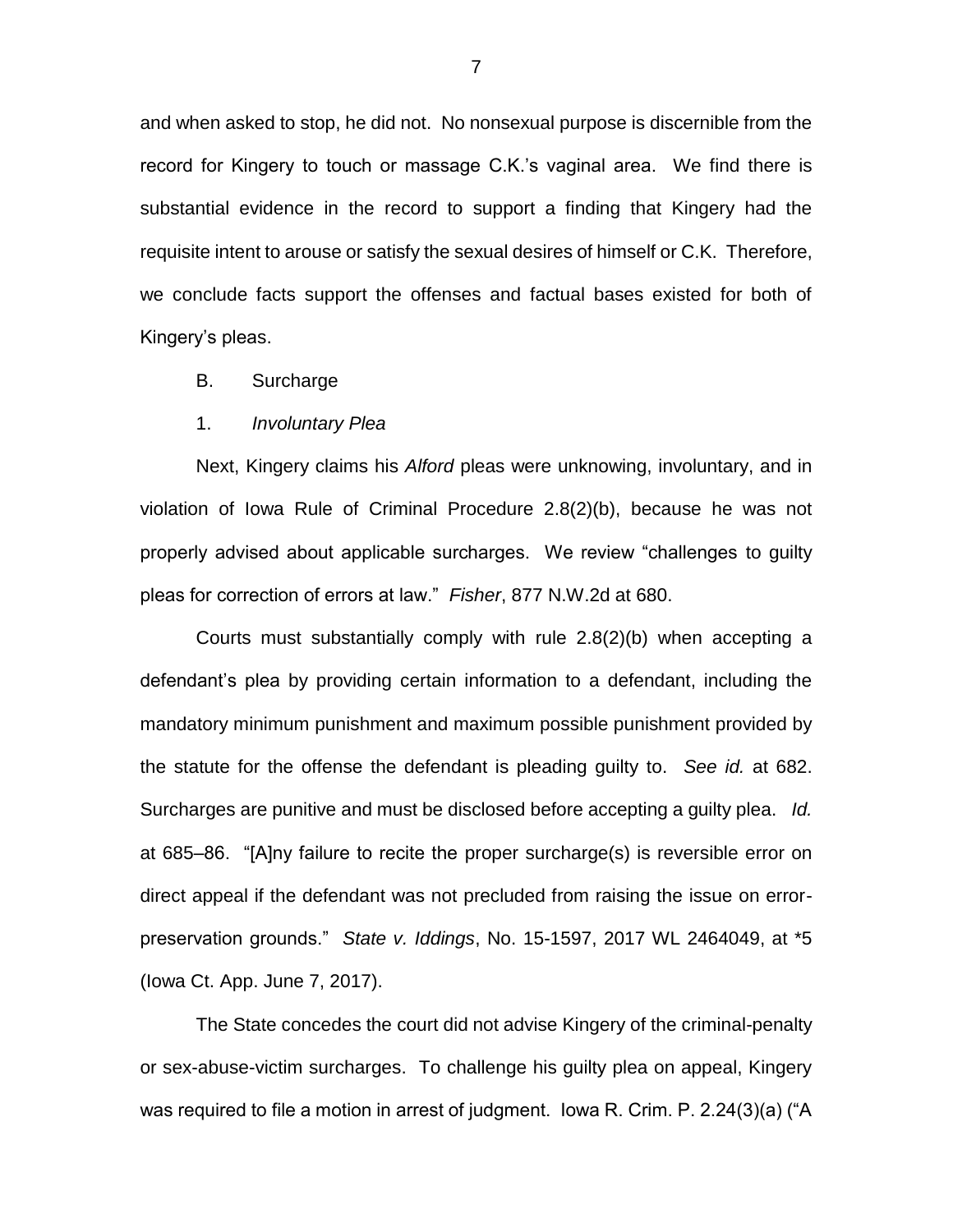defendant's failure to challenge the adequacy of a guilty plea proceeding by motion in arrest of judgment shall preclude the defendant's right to assert such challenge on appeal."). This rule does not apply when the court fails to advise defendants as required by rule 2.8(2)(d). *State v. Meron*, 675 N.W.2d 537, 540 (Iowa 2004).

Kingery filed a pro-se letter, which the court determined was a motion in arrest of judgment. Said motion did not, however, make any claims of error regarding the surcharges or inadequacy of the court's advisory. By failing to raise the surcharge issue in his motion, Kingery has not preserved error and is therefore unable to challenge the validity of his plea based on this issue on the merits. Anticipating this result, Kingery seeks to avoid the preservation issue by claiming the district court failed to sufficiently advise him of the preclusive effect of the failure to raise particular challenges to his plea by way of a motion in arrest of judgment.

Iowa Rule of Criminal Procedure 2.8(2)(d) requires the court to "inform the defendant that any challenges to a plea of guilty based on alleged defects in the plea proceedings must be raised in a motion in arrest of judgment and that failure to so raise such challenges shall preclude the right to assert them on appeal."

Like rule 2.8(2)(b), substantial compliance with rule 2.8(2)(d) is required. *Fisher*, 877 N.W.2d at 680. The district court explained:

THE COURT: Mr. Kingery, I now have to inform you of a very important right that you have.

Now that I've accepted your two *Alford* pleas to these two charges, the only way that you can now attempt to withdraw them or to challenge them as being no good, illegal, or in violation of any of your rights is to first file with this Court what is called a "motion in arrest of judgment."

It's a fancy legal term. It's very simple. All you have to doand you can ask your attorney to do it also or you may do it—is file with the Court in writing a piece of paper which states to the Court that you wish to withdraw your pleas which you've done here today

8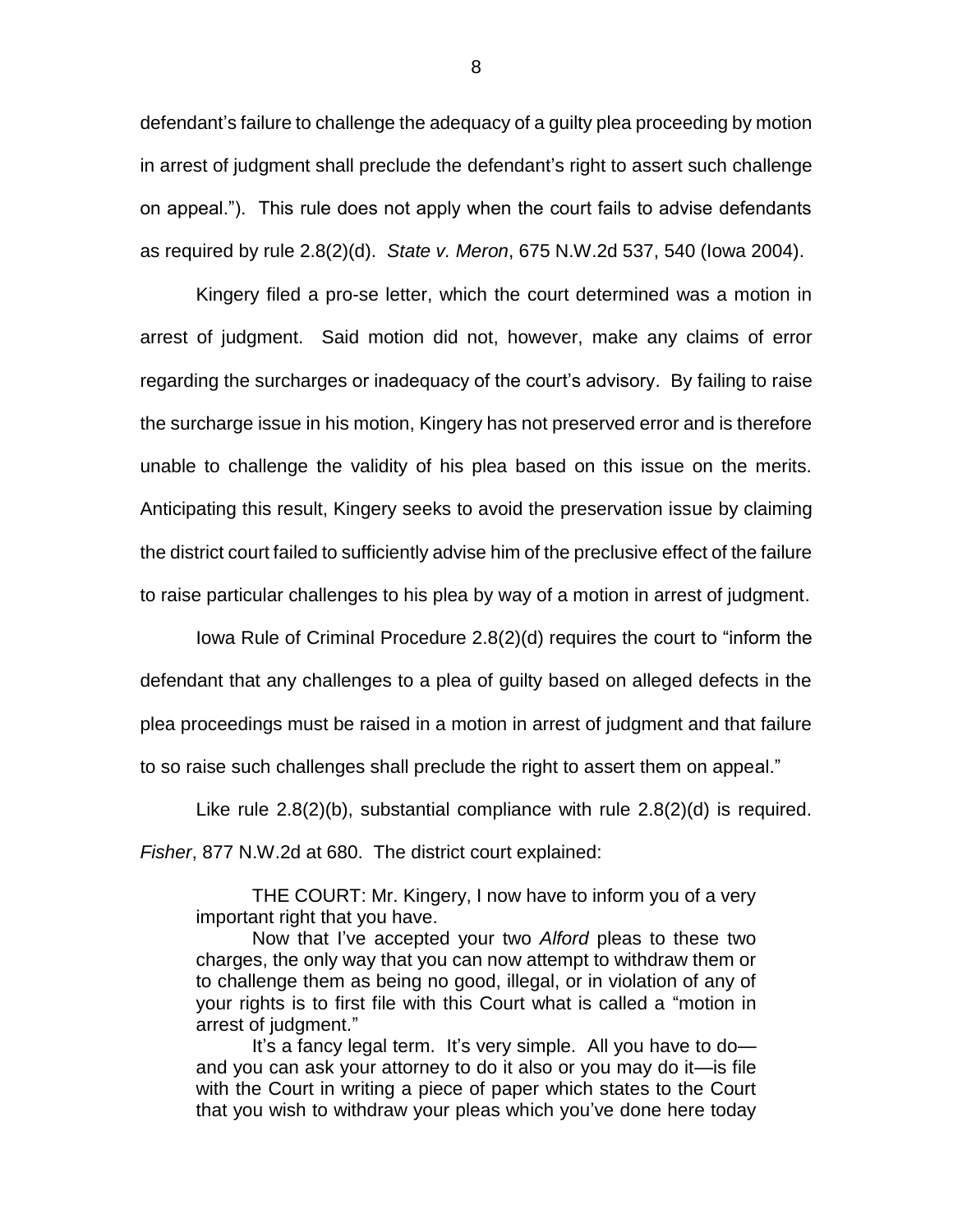and give me a reason for it. Either you didn't understand something, there's been a violation of your rights, it wasn't voluntary or knowingly made, whatever the reason.

There's a time limit. You have to file that no later than 45 days from today and no less than five days prior to the date for sentencing. So if you wish to challenge these pleas as done today, you would have to file that motion in arrest of judgment on or before September 10, 2017.

If you don't, you are forever barred to challenge or attempt to withdraw these pleas of guilty at any time—these *Alford* pleas, I'm sorry—at any time in any court in the future.

Do you understand this? THE DEFENDANT: Yes, sir, I do. THE COURT: Any questions? THE DEFENDANT: No, sir, I do not.

Though the court did not use the term "appeal," the court's use of the language "forever barred to challenge or attempt to withdraw these . . . *Alford* pleas . . . at any time in any court in the future" sufficiently conveyed and substantially complied with the court's duty to inform Kingery of the effect failing to file a motion in arrest of judgment would have on his appeal rights. *See State v. Straw*, 709 N.W.2d 128, 132 (Iowa 2006).

Because the court substantially complied with its duty under rule 2.8(2)(d) to inform Kingery and Kingery failed to address the surcharge issue in his motion in arrest of judgment, Kingery is barred from a direct appeal of his conviction based upon the alleged surcharge error.

## 2. *Illegal Sentence—Ex Post Facto*

Kingery's final claim is that the district court imposed an illegal sentence when it assessed two \$100 surcharges pursuant to Iowa Code section 911.2B, contending the court's imposition of the surcharges violated ex post facto protections under the United States and Iowa Constitutions. He argues the conduct underlying the charges occurred prior to the effective date of the section.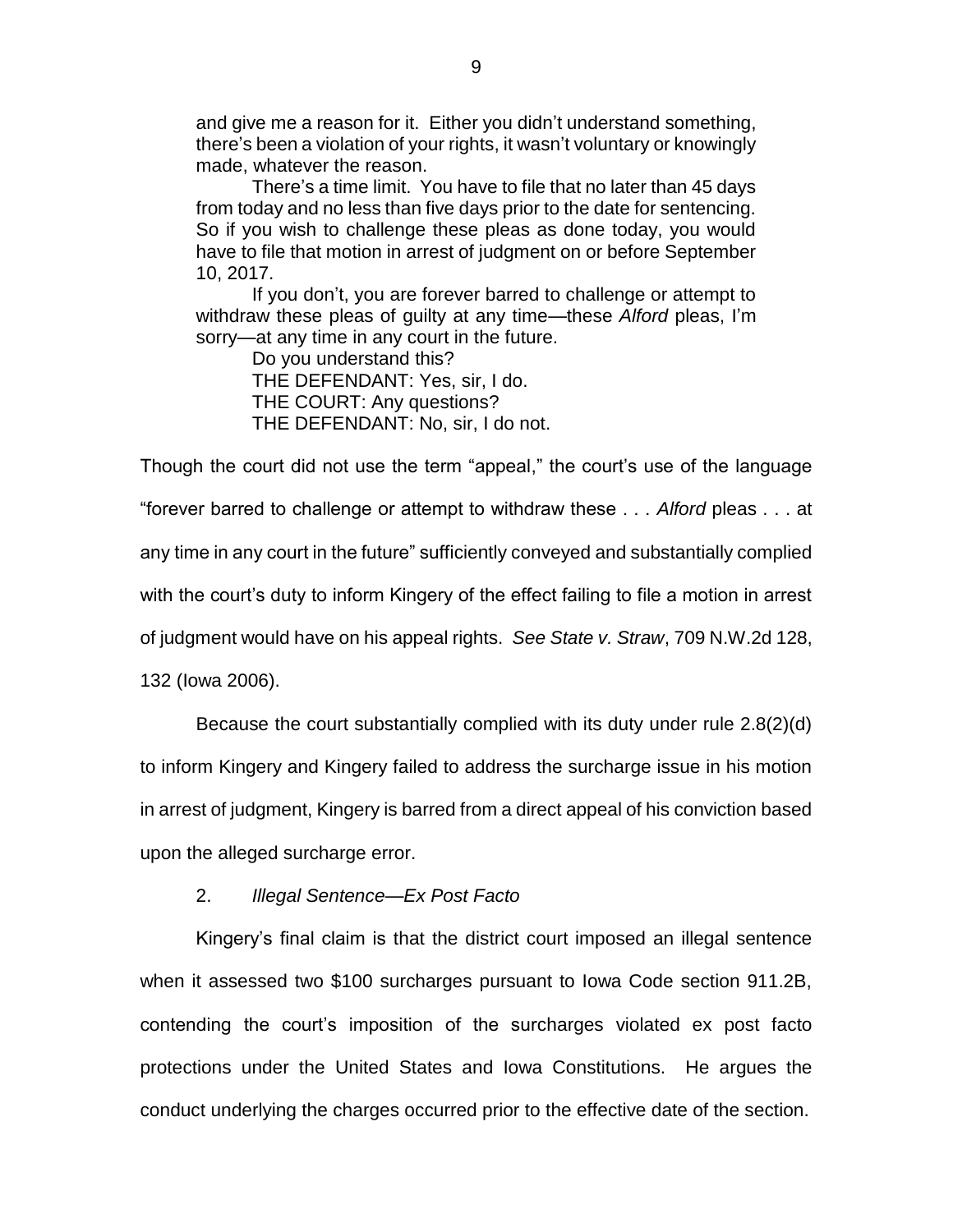"A claim that a sentence violates the Ex Post Facto Clauses of the United States and Iowa Constitutions is . . . a claim that the sentence is illegal." *State v. Lopez*, 907 N.W.2d 112, 122 (Iowa 2018). "Illegal sentences may be challenged at any time." *State v. Lathrop*, 781 N.W.2d 288, 293 (Iowa 2010). "We generally review claims that a sentence is illegal for correction of errors at law; however, when a claim challenges the constitutionality of a sentence, we review it de novo." *Lopez*, 907 N.W.2d at 116.

Both the United States and Iowa Constitutions forbid ex post facto punishment and prohibit legislation that applies "a new punitive measure to conduct already committed" or proscribes a punishment for a crime more burdensome after the crime is committed. *Id.* at 122 (citation omitted). As discussed, surcharges are punitive and "the imposition of the newly enacted [surcharge for sexual abuse] increased the penalty for that offense." *See id.* at 123.

Section 911.2B went into effect July 1, 2015. *See* 2015 Iowa Acts ch. 96, §§ 15, 17. The conduct for which Kingery was charged occurred sometime between January 1, 2012 and December 31, 2015. The record does not specifically identify the exact dates of the offenses and whether the conduct occurred before or after the effective date of the section. If there is uncertainty as to whether conduct occurred before or after the effective date of a law, we are to presume the conduct occurred before the enactment of that law. *Lathrop*, 781 N.W.2d at 298. Therefore, as the State concedes, the court's imposition of the section 911.2B surcharge violated the ex post facto clauses of the United States and Iowa Constitutions.